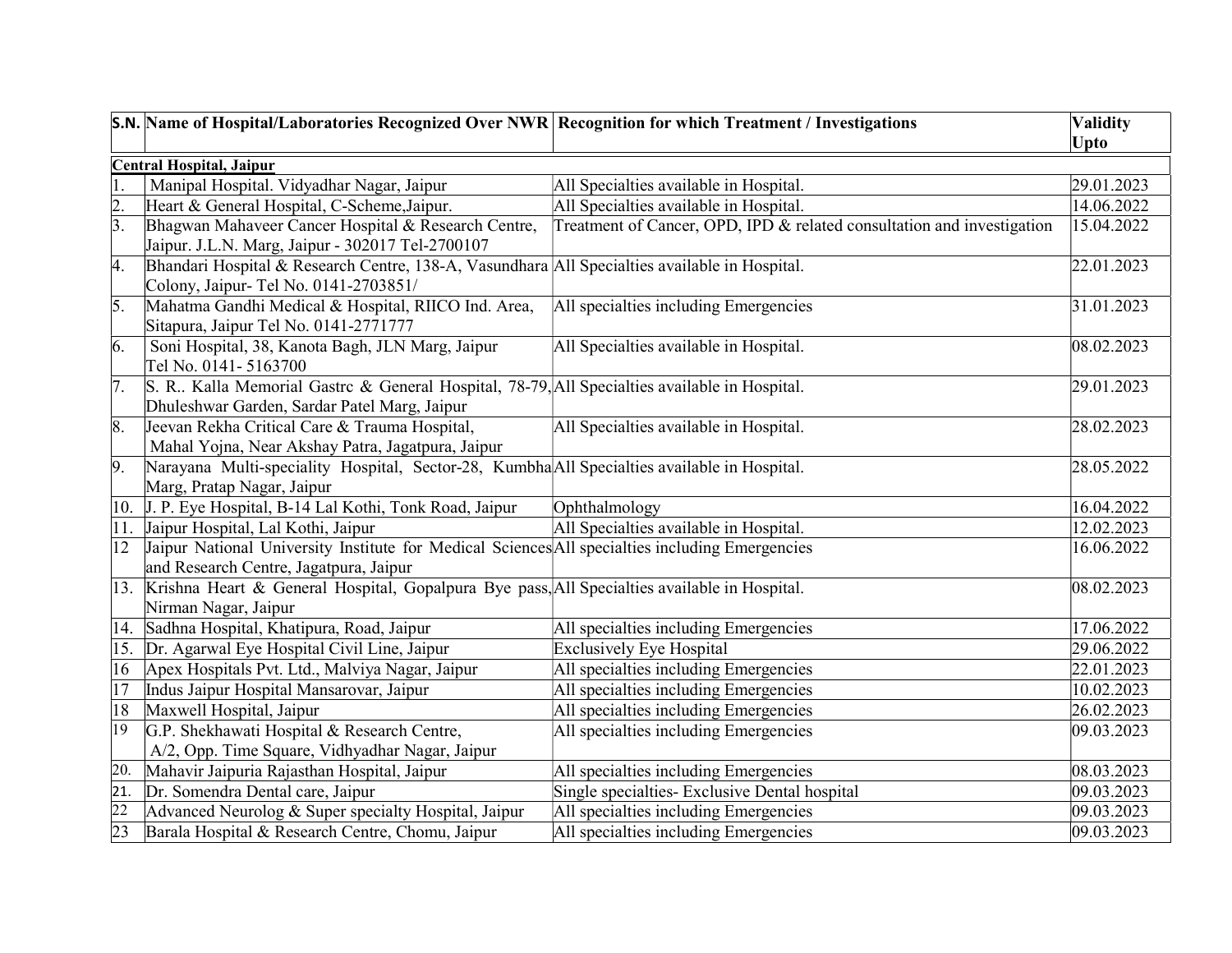| 24              | Monilek Hospital& Research Centre, Jaipur                                                                | All specialties including Emergencies                                                                                                    | 09.03.2023 |
|-----------------|----------------------------------------------------------------------------------------------------------|------------------------------------------------------------------------------------------------------------------------------------------|------------|
| 25              | Kabra Eye Hospital, Jaipur                                                                               | <b>Exclusively Eye Hospital</b>                                                                                                          | 09.03.2023 |
| 26.             | Tagore Hospital & Research Institute, Jaipur                                                             | All specialties including Emergencies                                                                                                    | 11.03.2023 |
| 27              | Jaipur Dental Hospital, Jaipur                                                                           | <b>Exclusive Dental Hospital</b>                                                                                                         | 04.10.2023 |
| 28              | Sidham ENT Centre LLP, Jaipur                                                                            | Single speciality available                                                                                                              | 04.04.2023 |
| 29              | Appolo Speclity hospital Pvt. Ltd. Jaipur                                                                | All specialties including Emergencies                                                                                                    | 05.04.2023 |
| $\overline{30}$ | Rungta Hospital, Jaipur                                                                                  | All specialties including Emergencies                                                                                                    | 01.06.2023 |
| $\overline{31}$ | ASG Eye Hospital, Jaipur                                                                                 | Exclusive Eye Hospital                                                                                                                   | 05.06.2023 |
| $\overline{32}$ | Sankara Eye Hospital, Jaipur                                                                             | <b>Exclusive Eye Hospital</b>                                                                                                            | 07.06.2023 |
| $\overline{33}$ | Kapoor Hospital & Eye Centre, Jaipur                                                                     | <b>Exclusive Eye Hospital</b>                                                                                                            | 15.06.2023 |
| 34              | Imperial Hospital & research Centre, Jaipur                                                              | All specialties including Emergencies                                                                                                    | 15.06.2023 |
| $\overline{35}$ | Sahay Hospital & research centre, Jaipur                                                                 | Exclusive Eye Hospital                                                                                                                   | 15.06.2023 |
| 36              | Metro Manas Arogasadan Heart care and Multi specialty All specialties including Emergencies              |                                                                                                                                          | 20.06.2023 |
|                 | Hospital, Jaipur                                                                                         |                                                                                                                                          |            |
| 37              | Jyoti Nursing Home Pvt. Ltd, Jaipur                                                                      | Clinical, Laboratory & Diagnostic services                                                                                               | 21.06.2023 |
| 38              | Royal Eye Care & Research Centre, Jaipur                                                                 | <b>Exclusive Eye Hospital</b>                                                                                                            | 22.06.2023 |
| 39              | DKM X-Ray & Diagnostic Centre, Lata Circle, Jaipur                                                       | USG/Sonography, CT Scan, MRI                                                                                                             | 22.09.2023 |
| 40.             | Siddharth CT Scan & Imaging Centre, Jaipur.                                                              | $\overline{\text{CT} \& \text{MRI}}$ of all types and all parts                                                                          | 20.09.2023 |
| $\overline{41}$ | Vardhman Scanners & Imagers Pvt. Ltd., Jaipur                                                            | $CT \& MRI$ of all types and all parts                                                                                                   | 22.09.2023 |
| 42.             | Healthcare Global Enterprises Ltd. Mansarovar, Jaipur                                                    | USG/Sonography, CT scan, MRI, Doppler, X-ray, Mamography, PET Scan 27.09.2023                                                            |            |
| 43.             |                                                                                                          | Reliable Diagnostic Centre Pvt. Ltd, Malviya Nagar, Outsource of special Laboratory investigations which are not available in 06.02.2024 |            |
|                 | Jaipur                                                                                                   | CH/JP                                                                                                                                    |            |
| 44              | Dr. Goyal Path Lab. Imaging Centre, New Sanganer Road, USG, Sonography, CT scan, MRI, Digital X-ray, OPG |                                                                                                                                          | 05.10.2023 |
|                 | Jaipur                                                                                                   |                                                                                                                                          |            |
| $\overline{45}$ |                                                                                                          | Veda Advanced Diagnostic & Research centre, Gopalpura USG, Sonography, CT scan, 2D ECHO, MRI, X-ray, doppler                             | 15.10.2023 |
|                 | Bypass, Jaipur                                                                                           |                                                                                                                                          |            |
| 46              | Kiran Diagnostic & Research centre, Opp. SMS, Jaipur                                                     | USG, Sonography, CT scan, MRI, DeXA scan, OPG, Mamography                                                                                | 21.09.2023 |
| $\overline{47}$ | Perfect Imaging & Diagnostic Centre, Jaipur                                                              | USG, Sonography, CT scan, MRI, X-ray, Doppler, , 2D ECHO                                                                                 | 20.09.2023 |
| 48              | Jaipur nuclear & Imaging centre, Jaipur                                                                  | USG/Sonography, Gamma, scan (DTOA,DMSA,Thyroid scan, stress 21.09.2023                                                                   |            |
|                 |                                                                                                          | thallium, Bone scan)USG/CT Guided biopsy/FNAC PET scan                                                                                   |            |
| 49              | M/s Genix diagnostics, Jaipur                                                                            | Laboratory investigations                                                                                                                | 06.02.2024 |
| 50              | DKM X-Ray & Diagnostic Centre, Lata Circle, Jaipur                                                       | USG/Sonography, CT Scan, MRI                                                                                                             | 22.09.2023 |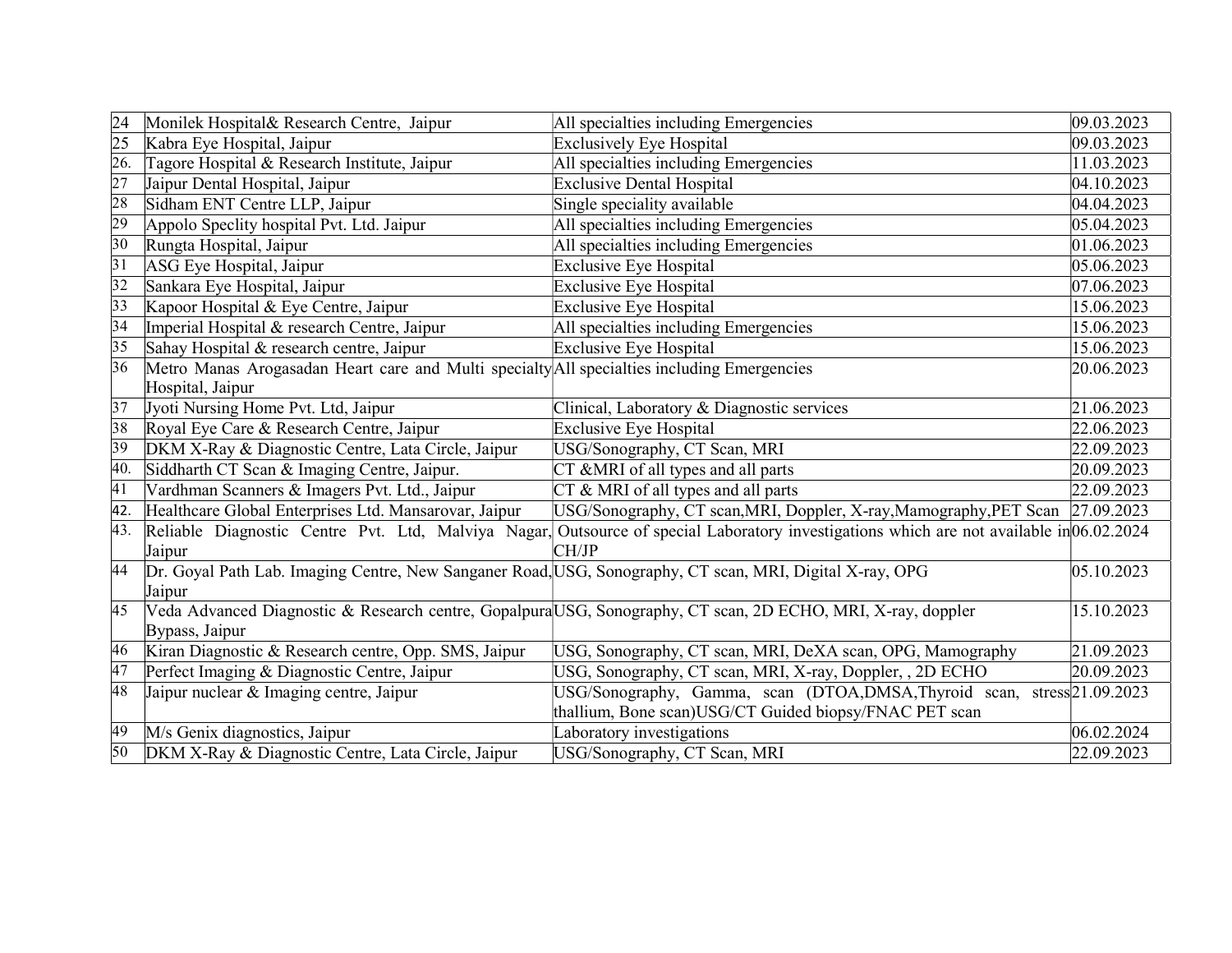| <b>Ajmer Division</b> |                                                                                                          |                                                 |                          |
|-----------------------|----------------------------------------------------------------------------------------------------------|-------------------------------------------------|--------------------------|
| 1.                    | Gheesibai Mittal Memorial Hospital & Research Centre,<br>Pushkar Road, Ajmer.Tel - 0145-238348 / 238349, | Multi Speciality treatment including emergency. | 17.01.2024               |
| $\overline{2}$        | Kshetrapal Hospital & Research Centre, Ajmer                                                             | Multi Speciality treatment including emergency  | 10.01.2023               |
| $\vert$ 3             | Dr. Vijay ENT Hospital, Ajmer.                                                                           | <b>ENT</b> and Eye treatment                    | 31.10.2023               |
| $\overline{4}$        | Deepmala Paragani Hospital, Ajmer                                                                        | Hemodialysis                                    | 27.06.2023               |
| $\overline{5}$        | Geetanjali Medical college & Hospital, Udaipur                                                           | Pathological / Radiological                     | 20.06.2023               |
| $\vert 6 \vert$       | GBH American Hospital, & Multi Speciality Centre<br>Udaipur - 313001.                                    | Multi Speciality treatment including emergency  | 20.06.2023               |
| 17                    | GBH Cancer & General Hospital, Udaipur - 313001.                                                         | <b>Cancer Treatment</b>                         | 30.09.2022               |
| $\vert 8 \vert$       | Geetanjali Medical college & Hospital, Udaipur                                                           | Multi Speciality treatment including emergency  | 20.06.2023               |
| $\overline{9}$        | RM M Global Hospital Trauma Centre, Telheti, Abu<br>Road, District - Sirohi.                             | All Specialties available in Hospital.          | 27.08.2022               |
| 10                    | Mediscan Diagnostics, Ajmer                                                                              | Radiology                                       | 31.03.2023               |
| $ 11\rangle$          | Sigma Diagnostic Center, Ajmer                                                                           | Radiology                                       | 30.03.2021               |
| $ 12\rangle$          | Alpha Diagnostics, Ajmer                                                                                 | Pathology                                       | 04.04.2023               |
| $ 13\rangle$          | Mittal Hospital & Research Centre, Ajmer                                                                 | Pathology<br>Radiolohy                          | 04.04.2023<br>31.03.2023 |
| $ 14\rangle$          | RMM Global Hospital, ABR                                                                                 | Pathology<br>Radiolohy                          | 27.06.2022<br>27.06.2022 |
| $ 15\rangle$          | Geetanjali Medical College & Hospital, Udaipur                                                           | Pathology<br>Radiolohy                          | 31.05.2023<br>31.05.2023 |
| 16                    | GBH Americal Hospital, Udaipur                                                                           | Radiology                                       | 31.05.2022               |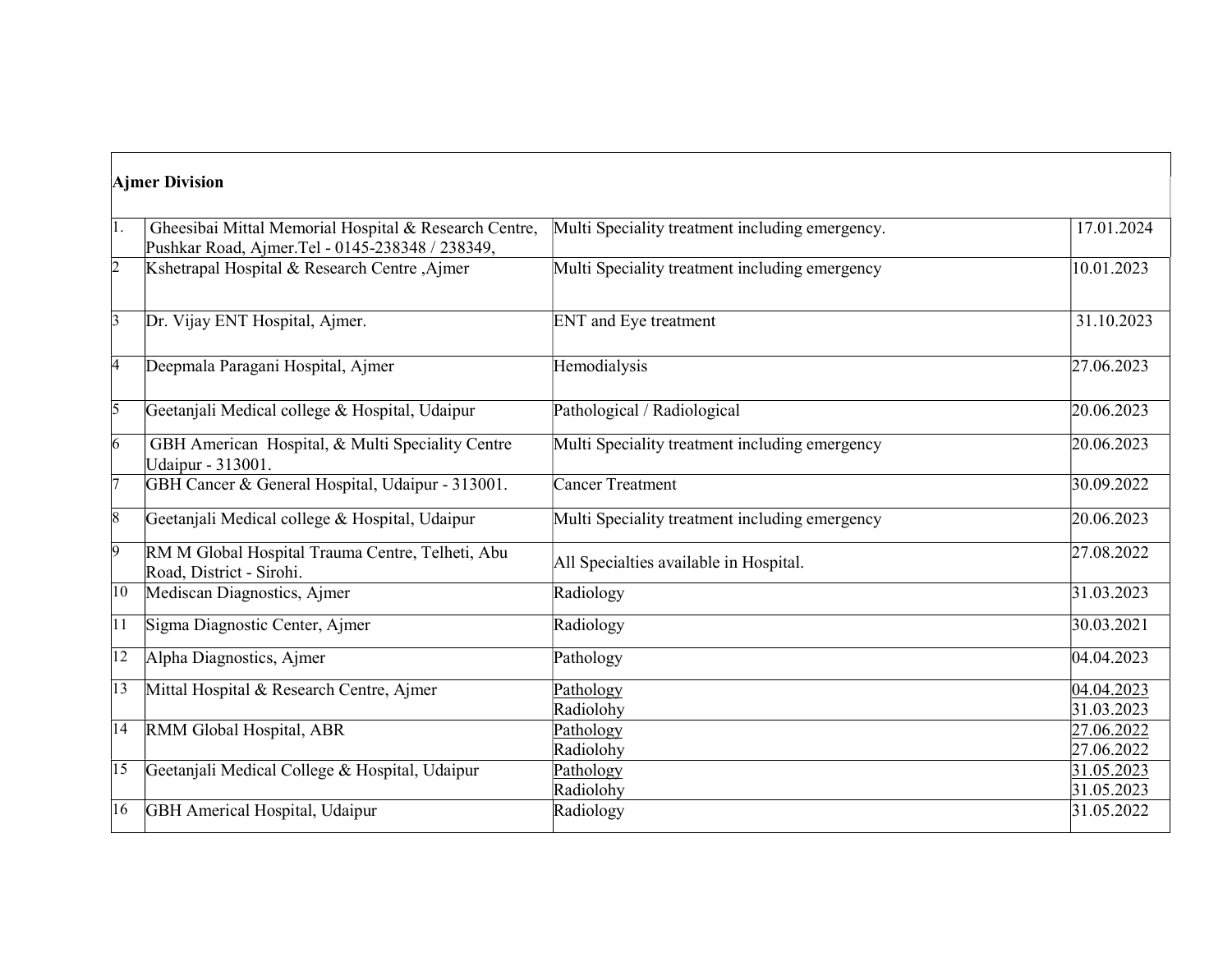| <b>Bikaner Division</b> |                                                                                            |                                                                                                                  |            |
|-------------------------|--------------------------------------------------------------------------------------------|------------------------------------------------------------------------------------------------------------------|------------|
|                         | Kothari Hospital & Research Institute, Gajner Road, All Specialties available in Hospital. |                                                                                                                  | 26.10.2022 |
|                         | Bikaner. 0151-2210151, 2210152, 2210153.                                                   |                                                                                                                  |            |
| $\overline{2}$          | Swasthyam, Medical College Circle, Sadul Ganj, Bikaner                                     | Pathological, Radiological -MR1 & CT Scan, PET Scan, Special                                                     | 03.01.2023 |
|                         |                                                                                            | Investigations.                                                                                                  |            |
| 3                       | Jeevan Raksha Hospital, Sadul Ganj, Bikaner                                                | Pathological, Radiological -MR1 & CT Scan, PET Scan, Special                                                     | 03.01.2023 |
|                         |                                                                                            | Investigations.                                                                                                  |            |
| 14                      |                                                                                            | Kothari Medical & Research Institute, Bangla Nagar, Pathological, Radiological -MR1 & CT Scan, PET Scan, Special | 03.01.2023 |
|                         | Bikaner                                                                                    | Investigations.                                                                                                  |            |
| 5                       | Sorvodaya multispecialty and cancer hospital, Hisar                                        | All Specialties available in Hospital.                                                                           | 29.09.2022 |
|                         | Aadhar Health Institute, Toshram Road, Hisar                                               | All Specialties available in Hospital.                                                                           | 29.09.2022 |
|                         | Geetanjali Hospital, Gurudwara Road, Hisar                                                 | All Specialties available in Hospital.                                                                           | 29.09.2022 |
|                         |                                                                                            |                                                                                                                  |            |
| <b>Jaipur Division</b>  |                                                                                            |                                                                                                                  |            |
|                         |                                                                                            |                                                                                                                  |            |
|                         | Katta Hospital, Baswa Road, Bandikui                                                       | General medicine, General surgery, Obsterics & Gynecology, Paediatrics, 28.05.2022                               |            |
|                         |                                                                                            | facilities. (Blood investigations)                                                                               |            |
|                         |                                                                                            |                                                                                                                  |            |